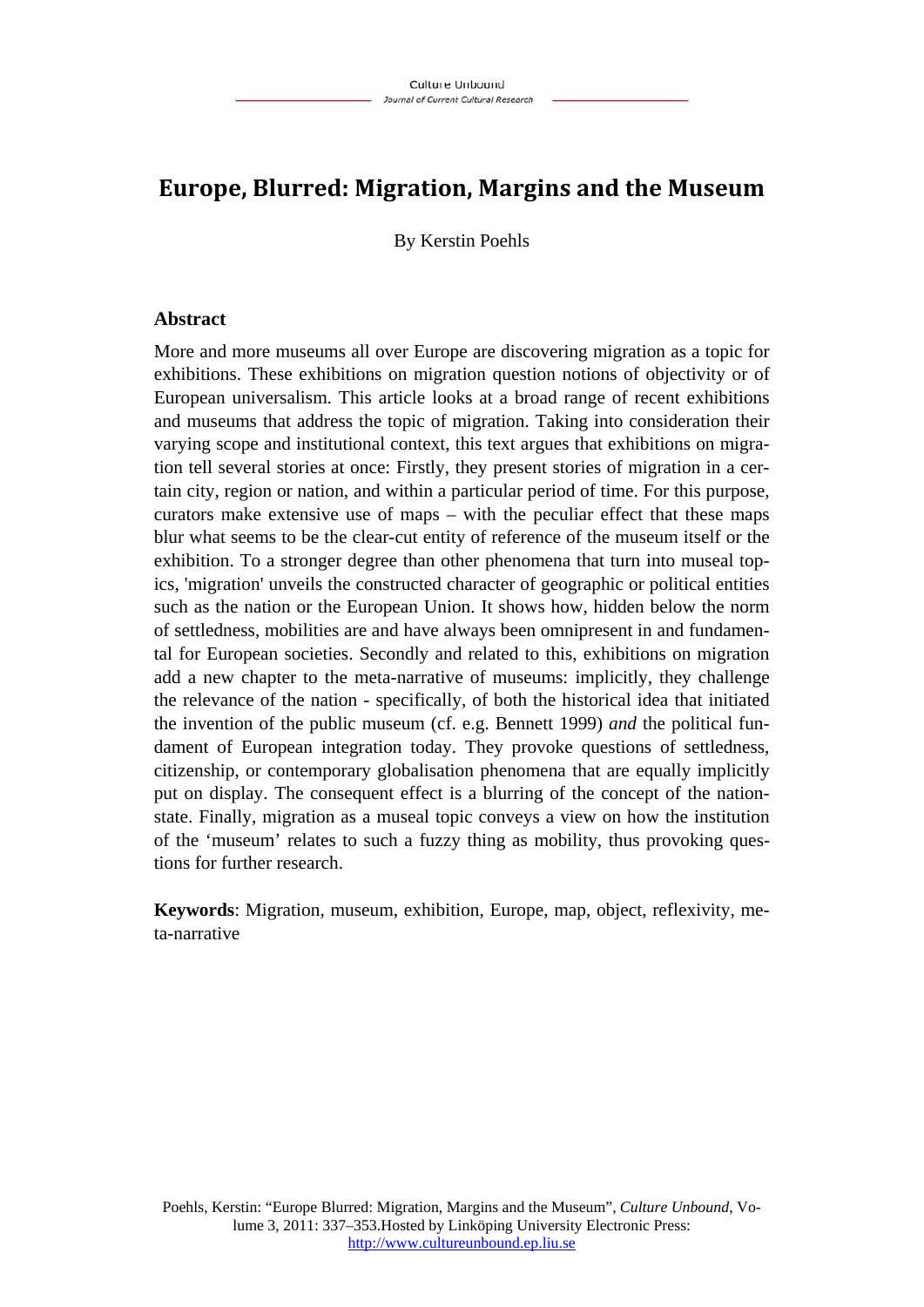## **Europe, Blurred: Migration, Margins and the Museum**

More and more museums all over Europe and inside the European Union in particular have been discovering migration as a topic for temporary exhibitions, and a number of museums on migration have been founded since the end of the twentieth century in the UK, Germany, Scandinavia, the Balkans, the Benelux countries and elsewhere. How and why is this phenomenon being showcased in this way? In this paper, I will analyse the ways in which migration is put on display in temporary exhibitions. The latter operate in modes that differ from those of museums, with their permanent exhibitions. In addition, national historical backgrounds and current political debates that surround the exhibitions and influence them vary widely. Yet because temporary exhibitions are and are also expected to be more courageous when it comes to a provocative thesis or metaphor – as they are points of departure for trends and wider processes of societal (self-)understanding – they create a 'discursive disturbance' (Korff & Roth 1990: 21). It therefore seems to be worthwhile to summarize some commonalities that can be observed in their current modes of display. There are two main reasons to focus on such temporary results and ongoing movements inside the museal space: One the one hand, I attribute to these exhibitions a role within a pan-European discourse on the European societies' relation to migration. On the other hand, temporary migration exhibitions already influence the self-understanding, and work behind the scenes of existing as well as emerging museums as well, and thus have a major impact on what historically is a genuinely European invention.

Migration is 'overdetermined': It is a topic that is accompanied by so many  $-$  in part mutually exclusive – expectations that criticism from one side or the other is guaranteed (Leggewie 2011: 162ff.); – it also implicitly questions some traditional principles of museal work. Traditionally, the work of museums is closely linked to the notion of settledness. This is reflected most strongly in the ways that collections are organised. Here, objects are linked to a geographical place. They invite both comparisons over time and comparisons between two or more geographical spaces – but they also veil movements across borders that might be equally characteristic of those places. Objects without a genuine geographical place do not fit into such traditional collection systems, and it is through them that the normative impact of collection systems is unveiled. For exhibition visitors, museum displays might be even more closely connected with immobile, placed objects: The movement of things is stopped by glass panes it is in the showcases that things 'end up'. Most of them stopped moving a long time ago.

The following three aspects shall serve to establish a broader picture of how the topic of migration arguably challenges the ways in which museums have traditionally operated. They also form the structure of this article: firstly, one impact of migration as an exhibition topic might be a blurring of the imagined nation states and consequently of Europe. This happens against a background where transna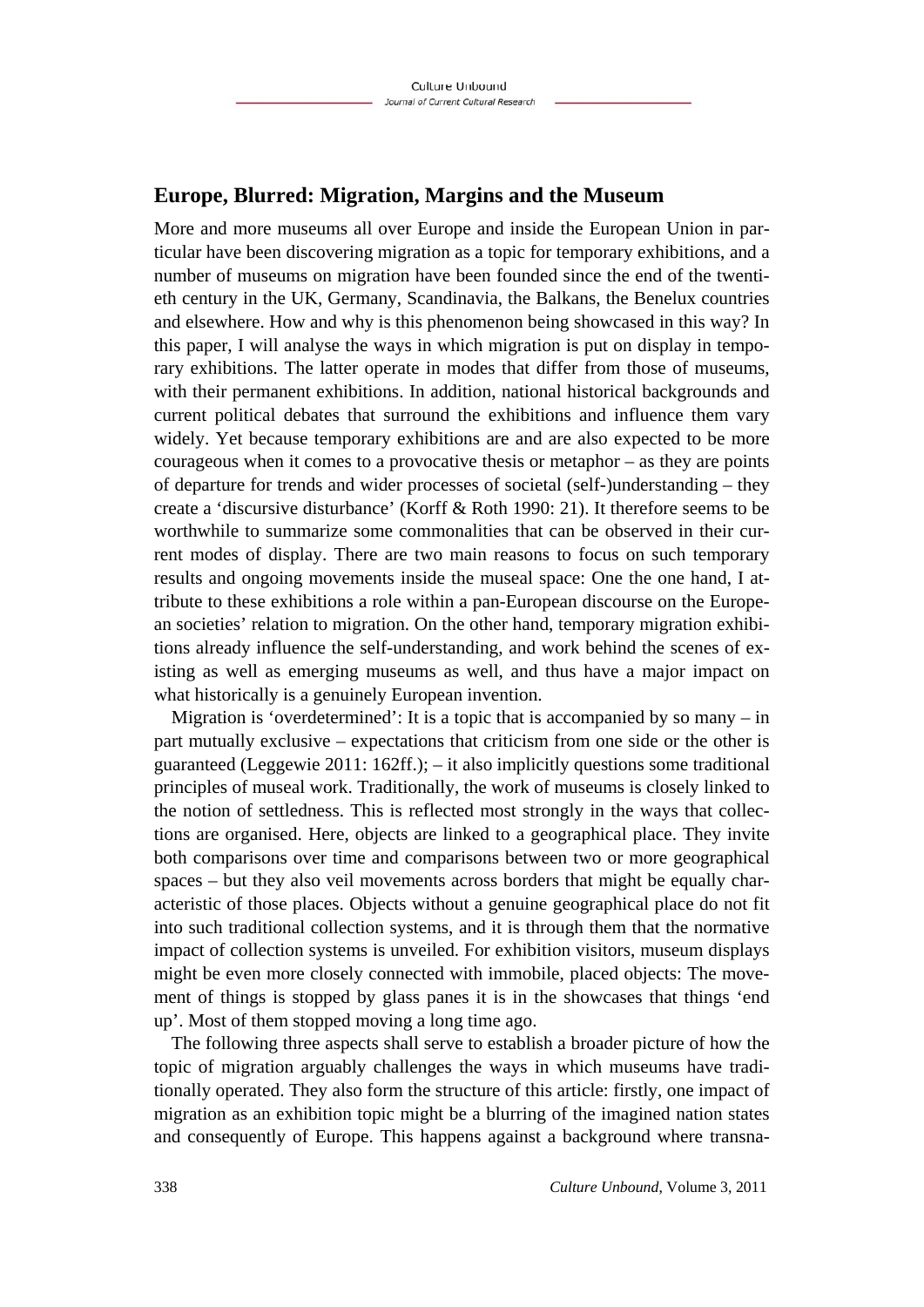tional social spheres, international connections and cooperations seem to be so all encompassing that academic discourse almost tends to take them for granted. And yet, the nation state is still an undeniable category beyond the surface of everyday life, something which the reintroduction of national border controls by some countries inside the European Union and the Schengen area in 2011 reminds us of. The aim behind this retrogressive move is the regulation and management of migration at a time marked by both an economic crisis and an ever increasing number of immigrants and transit migrants, especially from Northern Africa, crossing the outside borders of the Schengen area. This is even more evident in the case of the museum, an institution invented precisely to help construct the nation as a meaningful point of reference and as a category to organise the world.

Secondly, the way in which migration may question the nation as a conceptual framework materialises in the ways objects are selected for museal displays. In contrast to traditional questions – concerning the place of invention, of production, or of use of an artefact – other aspects become relevant and justify its inclusion in a display: what may a particular thing reveal about the motion of ideas, human beings, knowledge or conflicts? What story of migration or mobility justifies its being placed in a showcase? The shift that is indicated by such questions highlights the ongoing renegotiation of the role of objects. Does migration steer museal institutions towards regarding objects as *symbols* rather than as *epistemic objects* – things that embody 'what is yet unknown' and that therefore provoke new questions (cf. Korff 2005, Rheinberger 2006: 28)? In what follows, we will see how displaying mobility makes it more difficult to *place* objects and to fit them into traditional collection systems.

These two aspects consequently lead to a more general, third, dimension: not only the nation as *the* historical paradigm of the museum is challenged, but also the *place* and *space* that a certain museum and its displays relate to, be it the city, the region, the nation or Europe. If practices of mobility are in focus, these seemingly well-defined entities are undermined or ask at least for redefinition under new auspices.

## **Discursive Movements**

The museum is not the only institution mirroring a conceptual development and increasing interest in mobility: in the humanities and social sciences as well as in public discourse all over Europe, migrants and migration were for many years – and sometimes still are - perceived as both external and extraordinary phenomena. Migrants figured as the Other, as an undifferentiated collective that seemingly allows for a division between 'Us' and 'Them'. Even today, the dominant imaginations of the migrant within these debates are linked to precarity – both with regard to economy and education or social status. In other words: the cosmopolitan, upper-class, financially independent and polyglot dandy of the early twentieth centu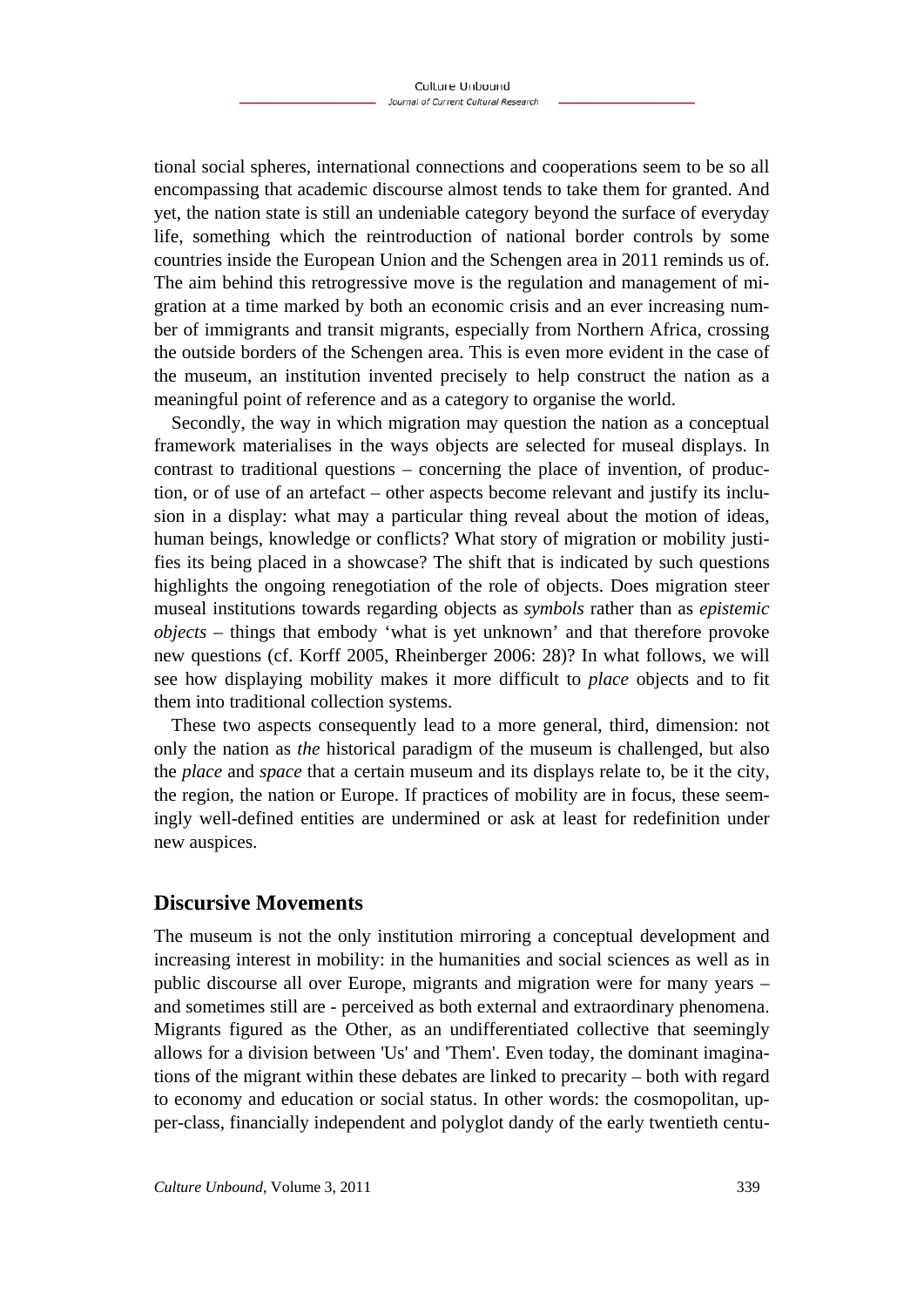ry rarely figures in debates on migration today. Only occasionally do we meet his contemporary incarnation, the middle-class 'multilingual gourmet taster' (Werbner 1997: 11; cf. Grillo 2007) or the Green Card holder equipped with a Diploma in Biophysics or Computer Engineering. This narrow view of migration, ignoring the diverse practices and modes of mobility (Urry 2008) seems to broaden: although immersion and integration are still frequently seen as migrant responsibilities, slowly and surely it is being recognized that migration has been an essential part of European societies for centuries and will not cease to be so.

In contrast to the focus on immersion and integration that builds on a model of societies as closed and stable entities, more recent studies within the field of anthropology and social sciences in general indicate a shift: they not only describe and analyse transnational social spheres, but also attempt to characterize migrants and migratory networks or milieus as an avant-garde, both when it comes to transnational milieus and to Europeanization (Balibar 2005, TRANSIT MIGRA-TION Forschungsgruppe 2007). Viewed from this angle, migrants are considered a crucial factor within the European Union, something that has stimulated a debate on their position in relation to effects of globalization and all-encompassing mobility. Although the mobile individuals themselves do not assume their role intentionally, the effects of migratory practices playing out at the geopolitical margins of Europe put migrants at the very centre of Europeanization processes, and attribute to them a significant impact on changing European nation states. This view differs substantially from research agendas and publications on European integration and Europe as a geopolitical space, in which the impulse of Europeanization is frequently taken to originate from the field of political power situated in Brussels and Strasbourg (Abélès 1992; Shore 2000). In contrast to the rather privileged European citizens who professionally engage with today's and tomorrow's European actuality in those cities (Poehls 2009), migrants bring questions of citizenship and human rights to the fore on an existential level (cf. Hess 2005; Römhild 2007; Schiller & Çalar 2009; Lenz 2010).

Temporary exhibitions and museums of migration navigate in this contested field of Europeanization, and they do so along with political parties and activists, scientists from various disciplines, media and public opinion – a broad field and a complex discourse with numerous participants where nothing even close to a consensus has been reached (and where any such consensus is probably not even desirable). Its omnipresence effectively turns migration into a classical 'boundary object': It is a phenomenon of wide-ranging importance for society that (a) is under constant negotiation and (b) involves the cooperation of a broad range of interests and stakeholders (Star & Griesemer 1989; Trompette & Vinck 2009). Museums and exhibitions on migration are still *marginal* within the museal field in the sense of Homi Bhabha's use of the term. He regards precisely the margins as centres of activity. According to Bhabha (2000: 7), such 'margins' mark the space from which the impulses for political discourse originates, often evolving from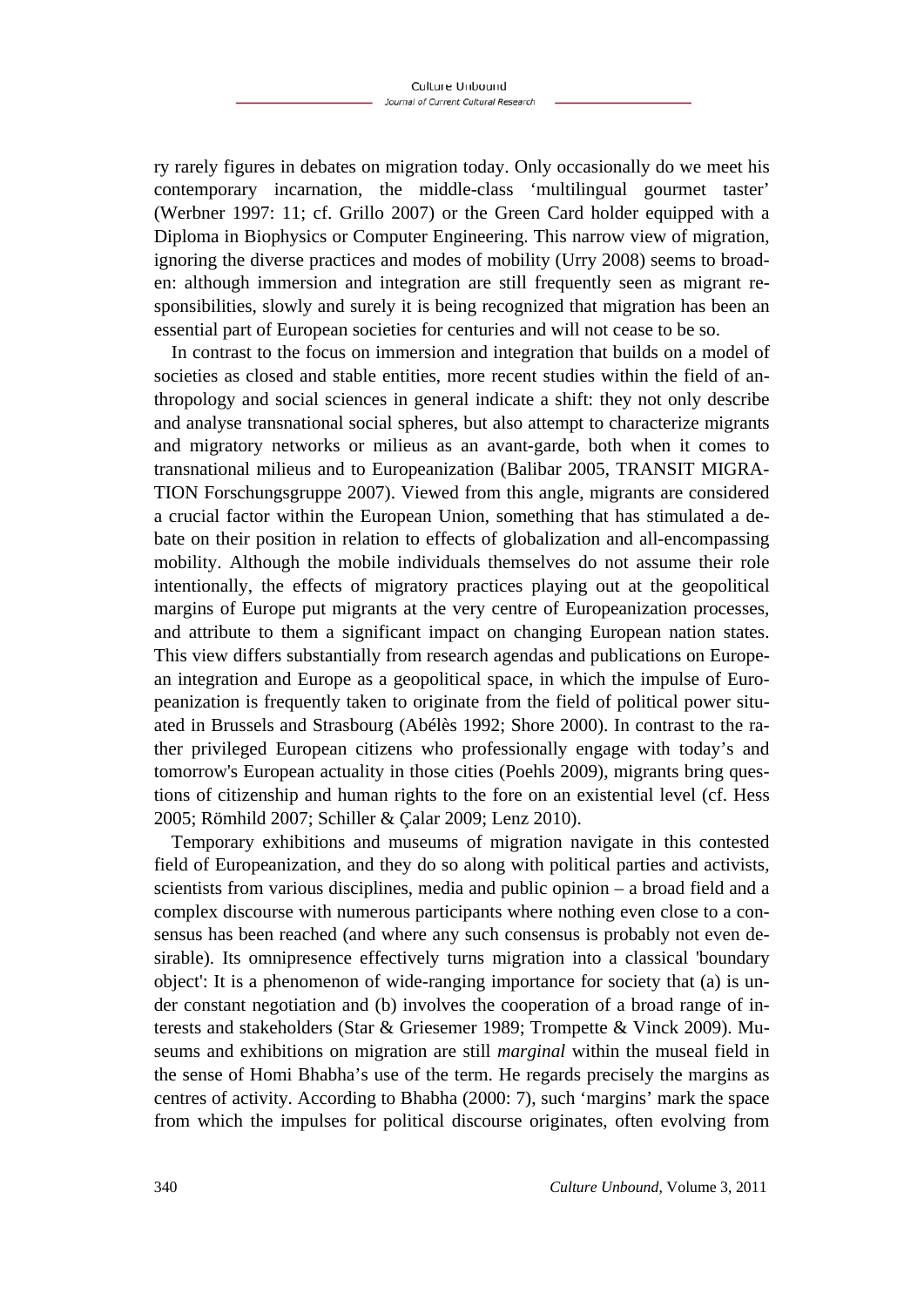experiments. In this sense, the issue of migration does indeed seem to demand experimental approaches with respect to both aesthetics and narratives. It might thus set its imprint on future museal practices.

# **Mapping Migration**

Let us dwell upon this notion of marginality and start with an object that  $-$  if considered an object at all – falls under the category 'marginal' within museal representations of migration. Placed in the preface or introductory chapter, next to the entrance or behind showcases with the 'real' objects, exhibitions of migration make extensive use of geographical maps. Analogous records of the geographical surface of the world on the one hand, maps are on the other hand inevitably abstractions since they are a 'result of selection, omission, isolation, distance and codification' (Corner 1999: 215). Since their inception, maps reflect the appropriation of space, they tell stories about what the world looks like or what it should look like, although they generally omit *who* is telling this particular story (cf. Rogoff 2000; Schlögel 2006; Jacobs 2008). Bold arrows on large maps are generally used to make visible the historical omnipresence of migration, smaller arrows follow the path of one individual migrant, even smaller acronyms refer to the institutional players involved.

At the *Cité National de l'histoire de l'immigration* (CNHI) in Paris, so far the only *national* museum on migration within Europe, the visitor is confronted with maps even before entering the exhibition. The maps here depict migratory routes and flows throughout the two centuries.



CNHI, Paris – photo by the author.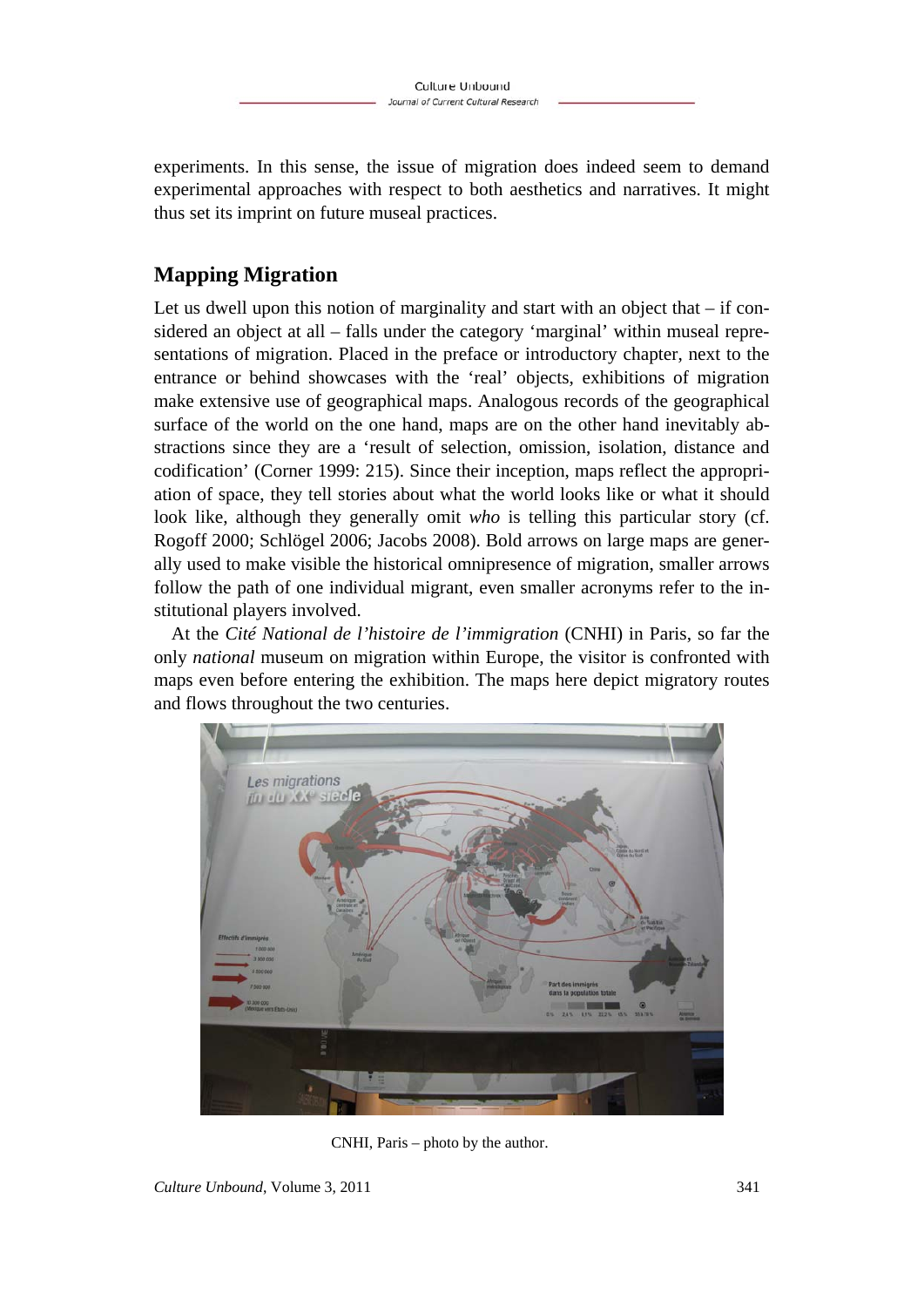They show migratory movements from the countryside to the growing cities within France, routes from Europe to the Americas or within Asia, and visualize the migratory movements from the former colonies to France. Here, the contours of Europe are still congruent with what is familiar to all of us from geography lessons in school and from atlases. Quite a different idea of Europe emerges from a photo essay that is on permanent display in the following room at the *CNHI*. We see Kingsley Abang Kum's route from Cameroon to France, 'documented' by Olivier Jobard (cf. Jobard & Sanglier 2006). While it remains unclear whether the protagonists really exist, the narrative unfolds in a realistic, journalistic manner, inviting us to share Kingsley's story from the departure from his family home, travelling by various means of transportation, with endless hours of waiting and unknown further steps, until he debarks from a bus in the centre of Paris. The photographs are accompanied both by diary entries and by maps. The maps that Kingsley draws during his journey indicate how Europe as an *ex ante* dreamland both moves out of sight during his trip and morphs its shape as he approaches Europe's geopolitical borders. The manually drawn maps convey the high hopes with which the word Europe is connoted: while we as exhibition visitors can follow Kingsley's gaze beyond the horizon, we cannot spot him in the crowd any longer once he has arrived in Europe – a place that no longer seems to be the dreamland. The combination of these rather different representations of space not only gives an impression of how the crisis of representation since the 1980s has had its impact on the museum. It also indicates the affinities between sociocultural history as told in the museal space and the arts, where maps have, for instance, been used by Situationists or Fluxus artists as material and as a genre to create new kinds of space, to provoke a more playful perception of space, and to problematize the highly constructed nature of space (Corner 1999). Although very discreetly, the maps at the *CNHI* suggest the creativity underlying these maps, namely the creativity of migrants on their transit route.

A scribbled instruction on how to move through Europe inspired museum curators in Rijeka in Croatia for the show *Merica. Emigration from Central Europe to America 1880-1914*.<sup>1</sup> In this exhibition, we see individual stories and routes of migration. They are complemented by depictions of those agencies, railway and shipping companies along the route that allowed for mobility and made their profits from migration. The display is here arranged like 'a labyrinth, but with a way out' (Merica 2011).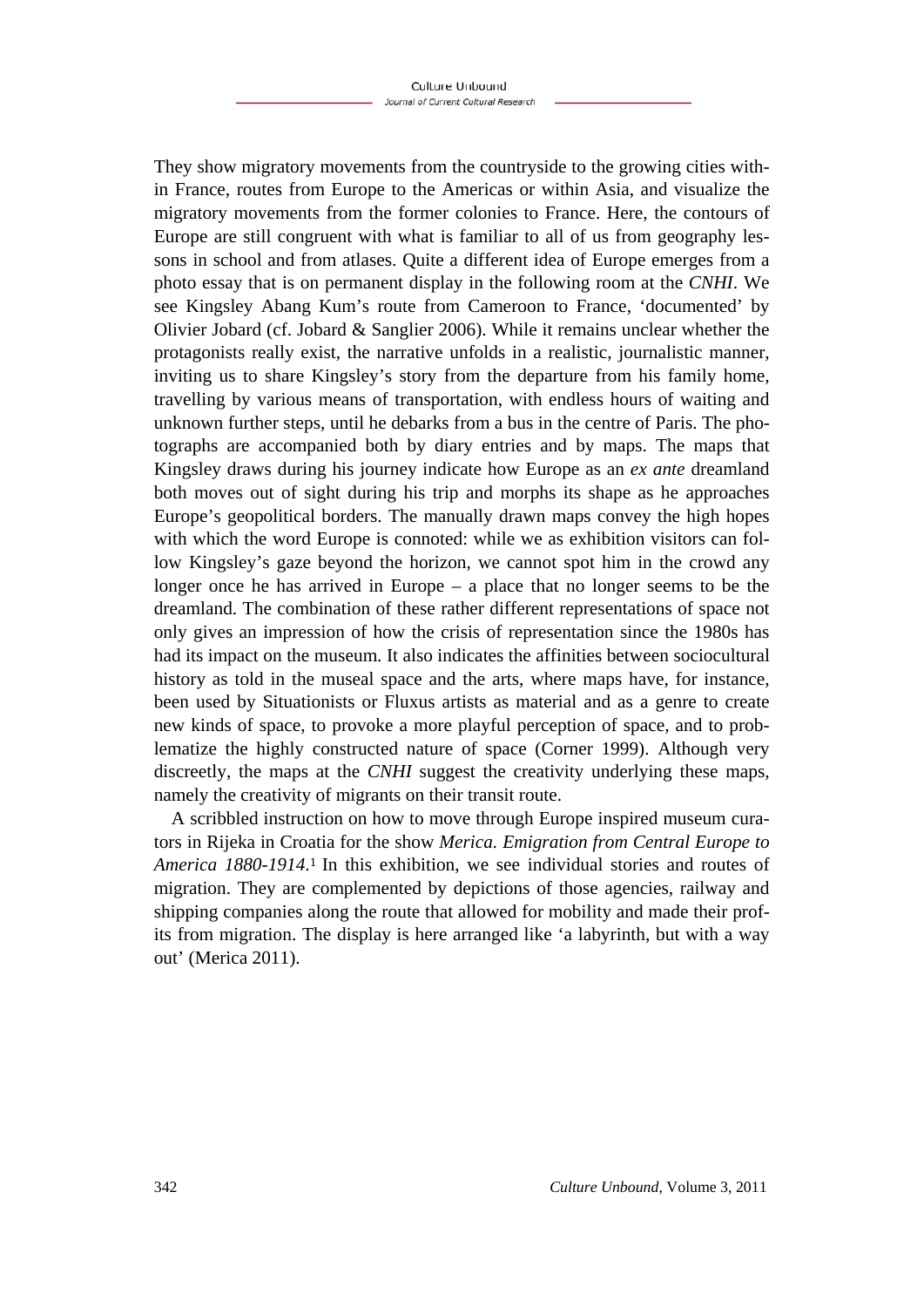![](_page_6_Figure_1.jpeg)

f the ship<br>emigrants' containing Klaudio Cetina

![](_page_6_Picture_5.jpeg)

© 2009 MUZEJ GRADA RIJEKE | design by KLAUDIO CETINA | web by NEON STUDIO

#### Screenshot Merica, Rijeka.

The inspiration for this display comes from a small piece of paper: next to a curved line, it contains precise instructions on where to change trains and where to buy the next train ticket on the way from a small village in Croatia to Udine and then further on westwards. Written for someone 'who does not know where they are going, who does not know the routes' (Emigration from Central Europe to America 1880-1914 2011), this map shows neither national boundaries nor visa or control mechanisms. Very much in contrast to today's realities, border controls were then unheard of in this part of the world (cf. Schlögel 2006). Two fundamental aspects of mapping are translated into the exhibition: Firstly, the show highlights the high degree of creativity embedded in finding or inventing a migratory route (Corner 1999: 217): The migrant himself who imagined himself in a different *space* and *place* and the helpful person who provided this person with an improvised map – both imagined new paths towards a different way of life. On the map itself, the amount of information has been reduced to a level sufficient for taking the next step towards *Merica.* Secondly, the mazy exhibition design might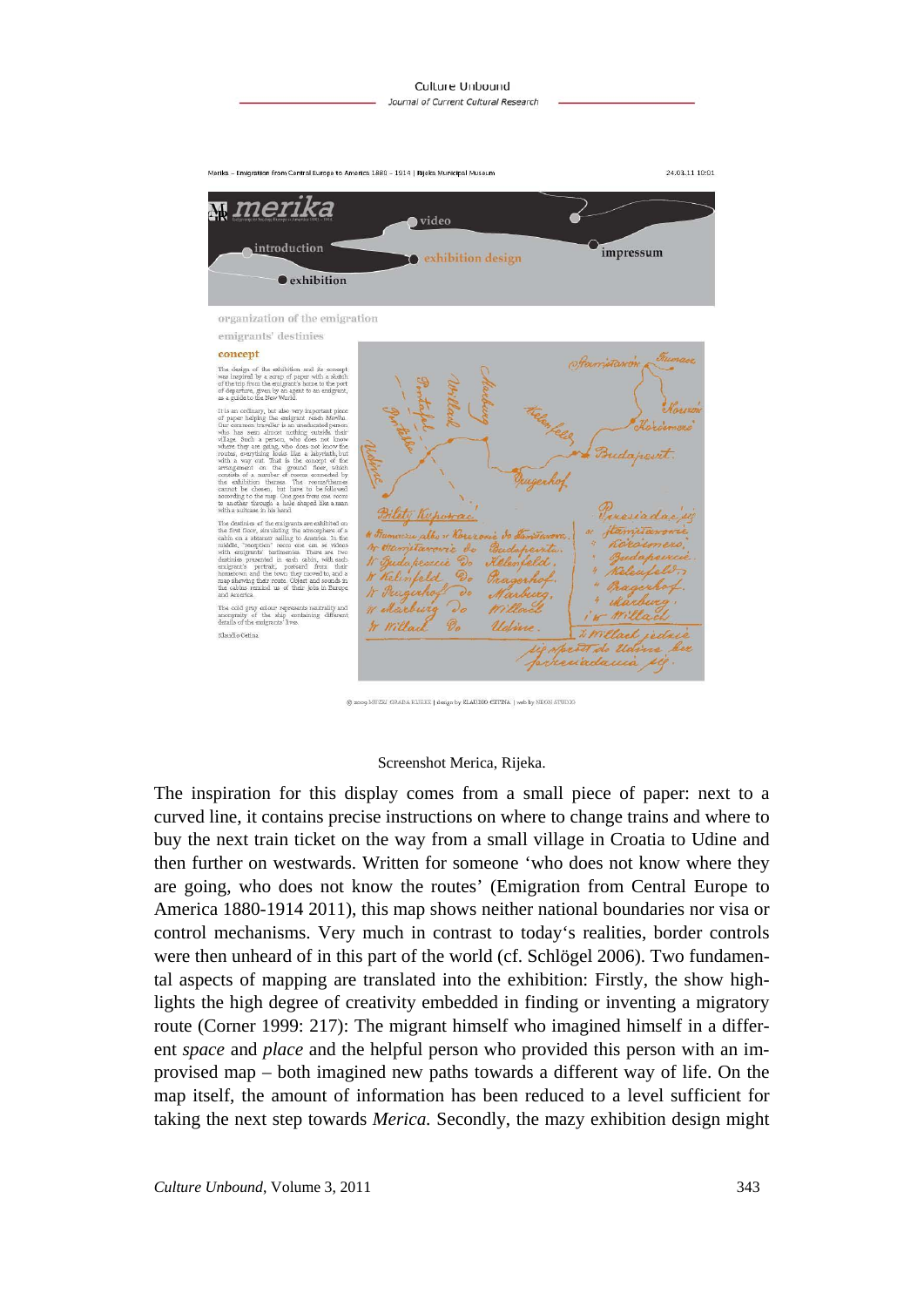confuse visitors. This intended effect provides evidence of the necessary reading skills without which any map is useless (Corner 1999: 214f).

The creative potential of maps has been used by artists (cf. Rogoff 2000) and also in migration exhibitions to a degree where the category of geography reveals its constructed and limited meaning. Curators, artists and ethnographers aim to unveil how geopolitical decisions on borders, historical as well as contemporary discourses on migration in Europe, political institutions, NGOs and political parties as well as migrating human beings form the discursive *space* in which migration takes place. In those projects, the space of migration does not appear as a clear-cut entity, but rather as a blurred field of activity where various interests meet and conflict with each other. MIGMAP2, for example, completely abstains from geography as a basis for mapping migration. This cooperation between artists and social scientists partaking in the exhibition/research project PROJEKT MIGRATION in Cologne in 2005 provides visual solutions to the problem of mapping migration that are both strange and very familiar at the same time. The team of ethnographers and artists map the players of migration, discourses, places and political decisions and use aesthetics that are reminiscent of weather forecasts, underground maps or of web pages with an overwhelming amount of cryptic abbreviations (cf. Spillmann 2007).

The 'weather forecast' map, for example, visualizes how areas of 'high' or 'low' pressure overlap in relation to public discourse on human trafficking and how this in turn collides with neo-liberal political aims. 'Weather fronts' keep discourses on asylum and illegal migration apart, while the discourse on smuggling seems to overlap or interfere with the 'cloud' of illegal migration as well as with trafficking. Through all these constantly intersecting and elusive weather systems move streams of ideas based on or opposed to racism, as well as discussions on Human Rights, political attempts to reduce organized criminality or to lead a 'War on Terrorism'. Here, the common visuals of weather reports are used in order to represent the tradition of spacializing political positions. On the 'tube map', political decisions on how to govern and to manage migration in the EU form the various stations. This map invites the visitor to take a trip on the various 'lines', following the decisions and their inner logic that is unveiled through the chronological arrangements of the 'stations'. Connecting stations reveal the interdependencies between political fields and actors. At the same time, the metaphorical tube is not visible from street level – in contrast to the discourses that are visible but seem to be beyond human reach. Political decision processes take place 'underground'. Invisible from street level where the common citizen and thus the exhibition visitor lingers, the map tells us, political decisions in the European Union follow certain timetables, mechanisms, involve technical knowledge and are embedded in a complex structure that is meant to be used over a longer period of time. In an intriguing way, therefore, (neo-) functionalist ideas of how the Euro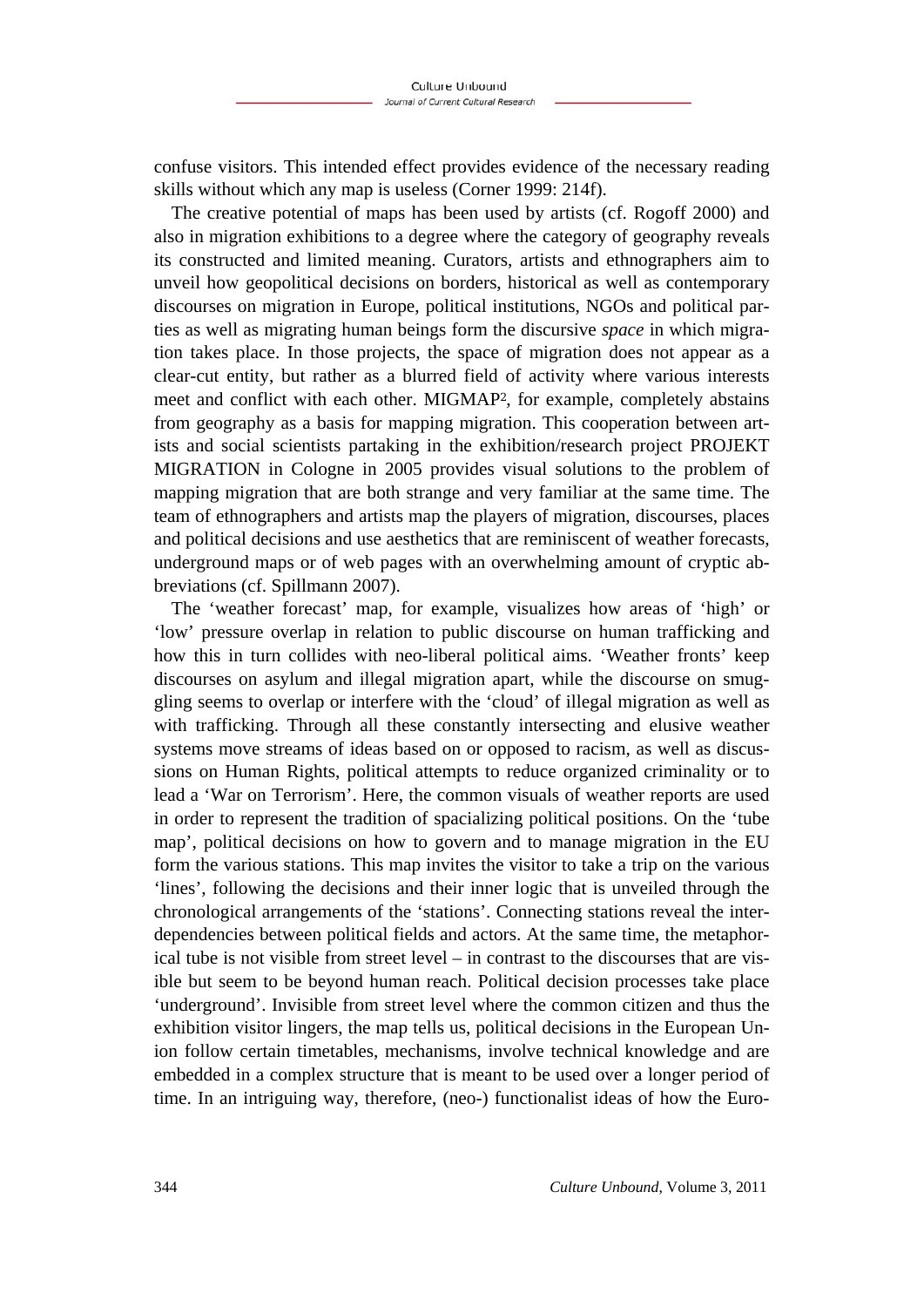pean Union has been built by the spirit of political 'engineers' are driven to the extreme.

Of course, the tube map and the weather report are closely linked: physically, they both belong to the realm of every day life of many museums visitors and as cultural codes they are equally familiar to most European citizens and thus easy to interpret. The key aspect that relates them to each other, however, is a statement that addresses both Europe and the public perception of migration: firstly, neither the European Union nor Europe is about geography - perhaps it never has been. Margins and boundaries are the effects of political decisions, of discourses, and are as such not meaningfully connected to the borders we find drawn in traditional maps. This position corresponds to the way European borders are being 'performed' today: EU border control, to an increasing degree executed by the EU agency FRONTEX, takes place outside of the EU as well as inside, on motorways, at airports or train stations. Borders function as filters, they can no longer be regarded as lines that some are allowed to cross and others not (cf. Fischer-Lescano & Tohidipur 2007; Buckel & Wissel 2010; Laube 2010). Secondly, migration opens up a space that extends somewhere between the discourse clouds and the tube tunnels of politics – the every-day social space of migration. This space seems to become more visible through the aesthetics of tube maps and weather forecasts.

Within the context of exhibitions of migration, maps generate a peculiar effect: while on the one hand clarifying the social phenomenon of mobility, on the other hand they literally *undercut* the meaning of geopolitical boundaries. In doing so, they blur national and European boundaries. Instead, the ways in which mobility towards, within and departing from Europe are represented, display something else: maps in exhibitions on migration direct our attention towards the question of how borders – as 'socially performed conceptual entities' – generate the difference they mark (Green 2010: 261). In that sense, the whole idea of numerous (not all) exhibitions on migration is generated from a more often than not marginal object: a map. Once maps are employed as a means to set the tone for the things on display and once they have been freed from their attributed objectivity, they unveil the illusion of neutrality – and even of universalism – that has guided representational work in the museal space since its inception. Curatorial activity is, in the case of migration most explicitly, a political activity.

# **Migrating Objects**

When the Kreuzberg Museum in Berlin opened its first permanent exhibition in the early 1990s, personal belongings of migrants – such as teapots, a silver bowl traditionally used in the *hammam*, or working tools – were the central objects on display. Their purpose was to connect the stories inside the showcases to the life going on immediately outside of the museum. In a similar way, a small grass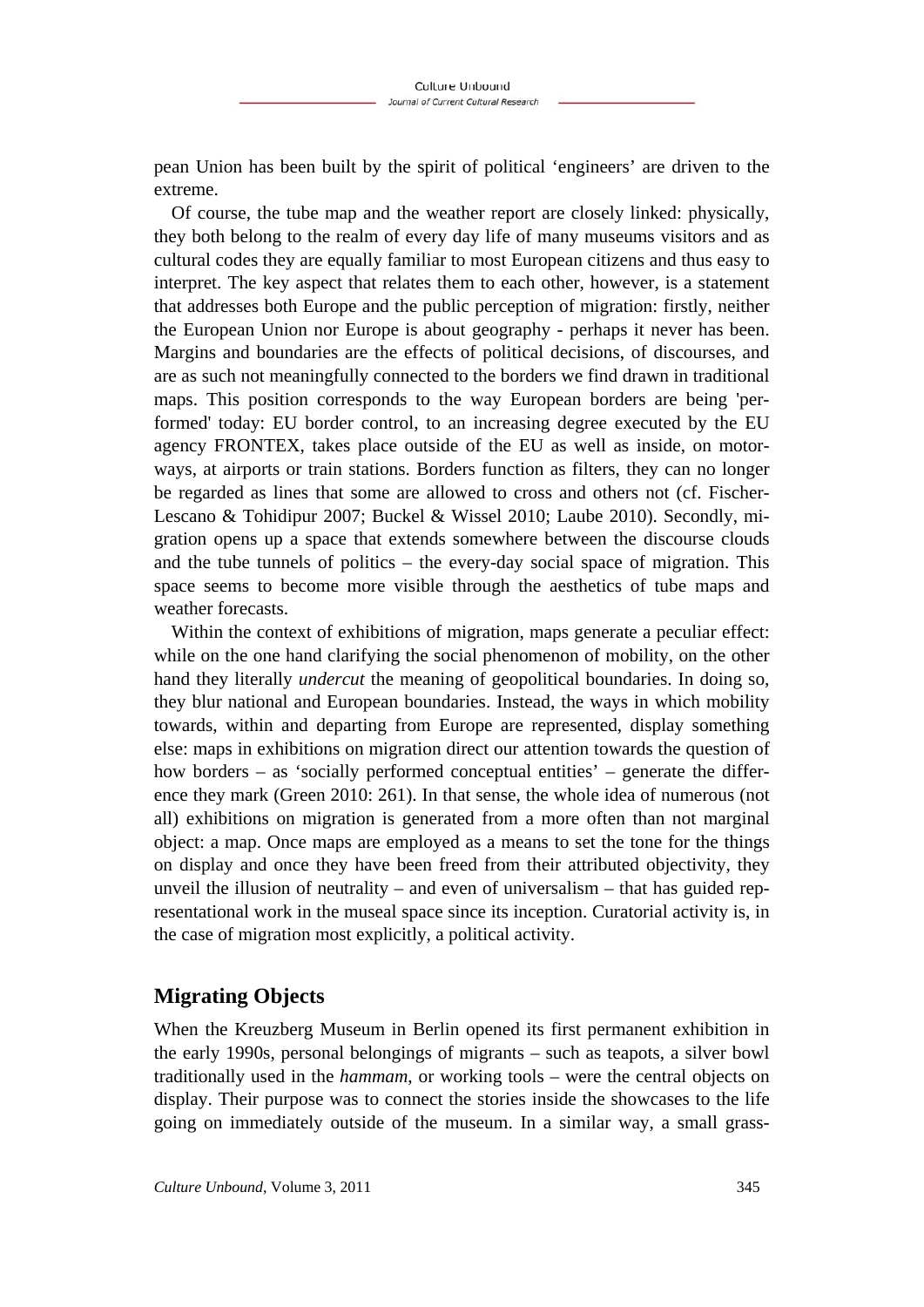roots museum in Skala Loutron on the Greek island of Lesvos displays festive clothing, salt and pepper shakers, letters, official certificates and jewellery.

All of them were donated by Greek migrant families who had to leave their homes in Asia Minor in 1922 (cf. Clogg 1992: 47ff) in exchange with the Turkish population on Greek territory. Similar examples can be found all over Europe: personal objects have always been more or less present in exhibitions on migration. In contrast to the way political debates, movies, or print media operate, these three-dimensional objects allow for a *physical* and simultaneous *multi-sensory* perception of the materiality of migration. The object of migration that continues to be the 'classic' is the suitcase (Baur 2009; Poehls 2010), used so frequently that it has turned into heavy luggage in itself.

Inside the museal field, the debate on how, where, why and for whom museums of migration should be founded revolves around objects, and specifically objects that have been donated by migrants or their families. One possible reason behind this might be the fact that these objects often communicate primary emotions such as melancholy. This quality seems not only to be distinct from a certain understanding of 'professionalism' inside the museal sphere. The objects also seem to be inconsistent with exhibitions inspired by a more theoretical approach where the curatorial emphasis is not put on strengthening or highlighting the aura of an object or its minute details, but rather on the cultural debates or social background, resulting in a more or less explicit political statement. Through their material qualities and peculiarities, epistemic objects might strengthen this approach by entering into a kind of dialogue with the beholder, resulting in further questions rather than definite answers. It is hardly surprising that the material qualities of salt and pepper shakers rarely lead to them being placed in the category of epistemic objects. This is seldom the case with objects in migration exhibitions in general. For instance, a staff member at the museum in Skala Loutron informed me at a showcase where the above-mentioned objects were placed on small velvet pillows that 'the objects in themselves have no value' (Field Notes 2011). Here she was not only referring to the monetary value, but also to the objects' ability to generate questions beyond an initial emotional impulse. Today, object donations are only accepted 'when there is a special story connected to them' that would then be documented and become part of the collection together with the object (ibid., 2011). As their melancholic trait suggests, such traditional 'objects of migration' can be considered as symbols or anchors for stories that have to be told in order to make the object meaningful to a third person. Otherwise, they simply point to a place and time elsewhere that remains unrelated to the here and now of the display.

It might be for this reason that many migration exhibitions either look for alternative ways of dealing with objects or try to avoid them completely. The exhibition PROJEKT MIGRATION that was shown in Cologne in 2005, for instance, abstained almost completely from using objects and created new representative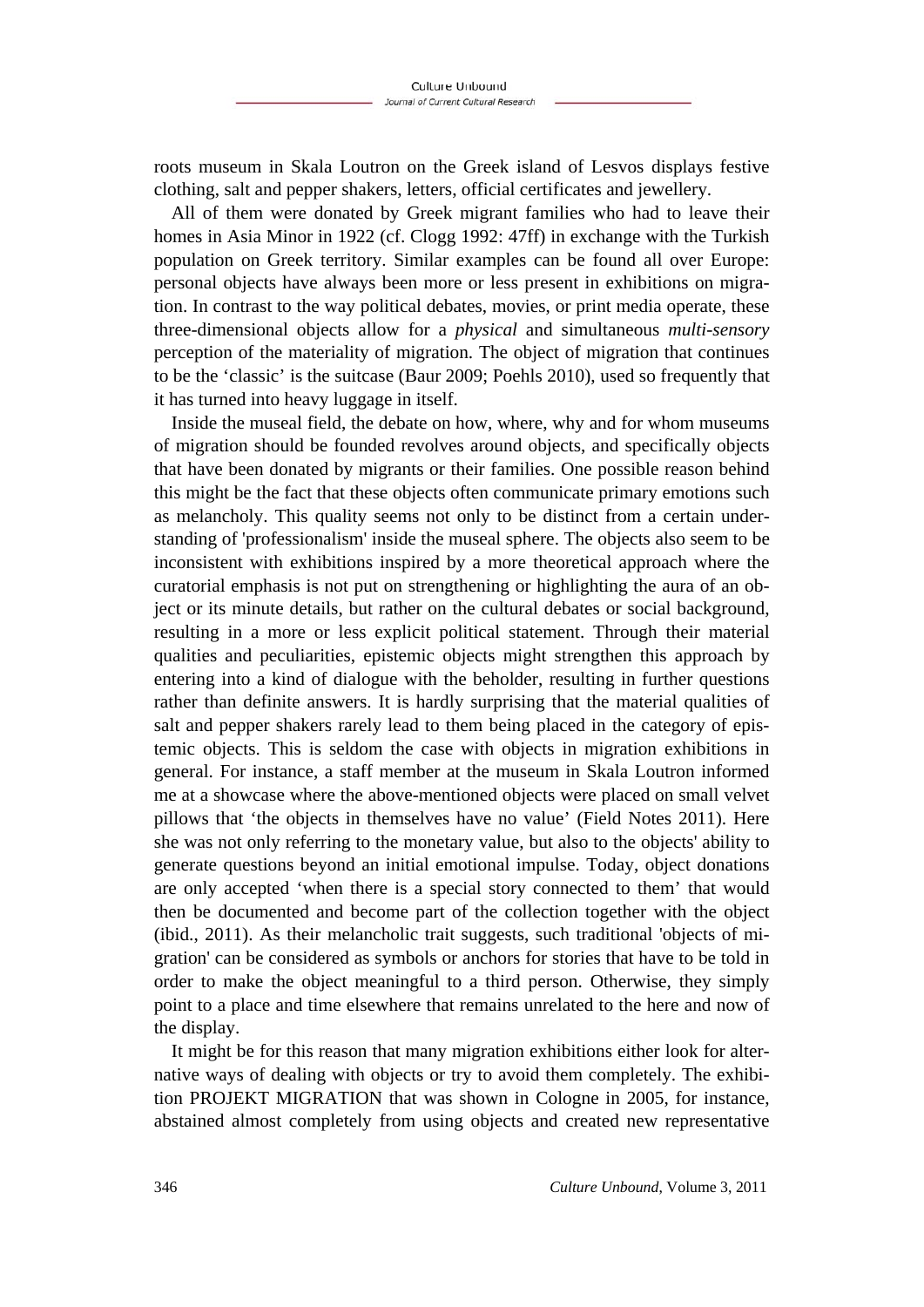forms such as the maps mentioned above. From a similar political perspective, namely one that focuses on the normality of migration rather than on its claimed exceptional status, the initiators of *Crossing Munich* decided not to exhibit objects as museum objects in showcases, but to make them part of the exhibition design: in Munich in 2009, curators initiated cooperation between artists and ethnographers at a very early stage. Voluminous plastic bags with colourful stripes in blue and red – perhaps the most clichéd objects of contemporary migration – figure here as part of a larger installation and narrative. Instead of being put into a showcase or used as vessels for other, perhaps even more clichéd objects that might have been transported in them, the bags have been attached to each other and mounted to resemble the architectural shape of Munich's Central Train Station. The Central Station was one of the main places of arrival for guest workers from the 1960s onwards. This presentation turn the bags into de- and reconstructed parts of the exhibition design, and adds an ironic twist to the show: the blue, red, and white striped bags confront the visitor with his or her *expectations* of what migration and its material omnipresence stereotypically 'looks like' in every-day life (cf. Leggewie 2011: 167). Similarly, between commissioned pieces of art, soundscapes, media installations and more traditional showcases with shoes and other objects, the Museum of World Cultures in Gothenburg found a way in its recent exhibition *Destination X* to include the most powerful and therefore omnipresent symbol of migration: the suitcase.

![](_page_10_Picture_2.jpeg)

Destination X, Museum of World Cultures, Gothenburg – photo by the author

*Culture Unbound*, Volume 3, 2011 347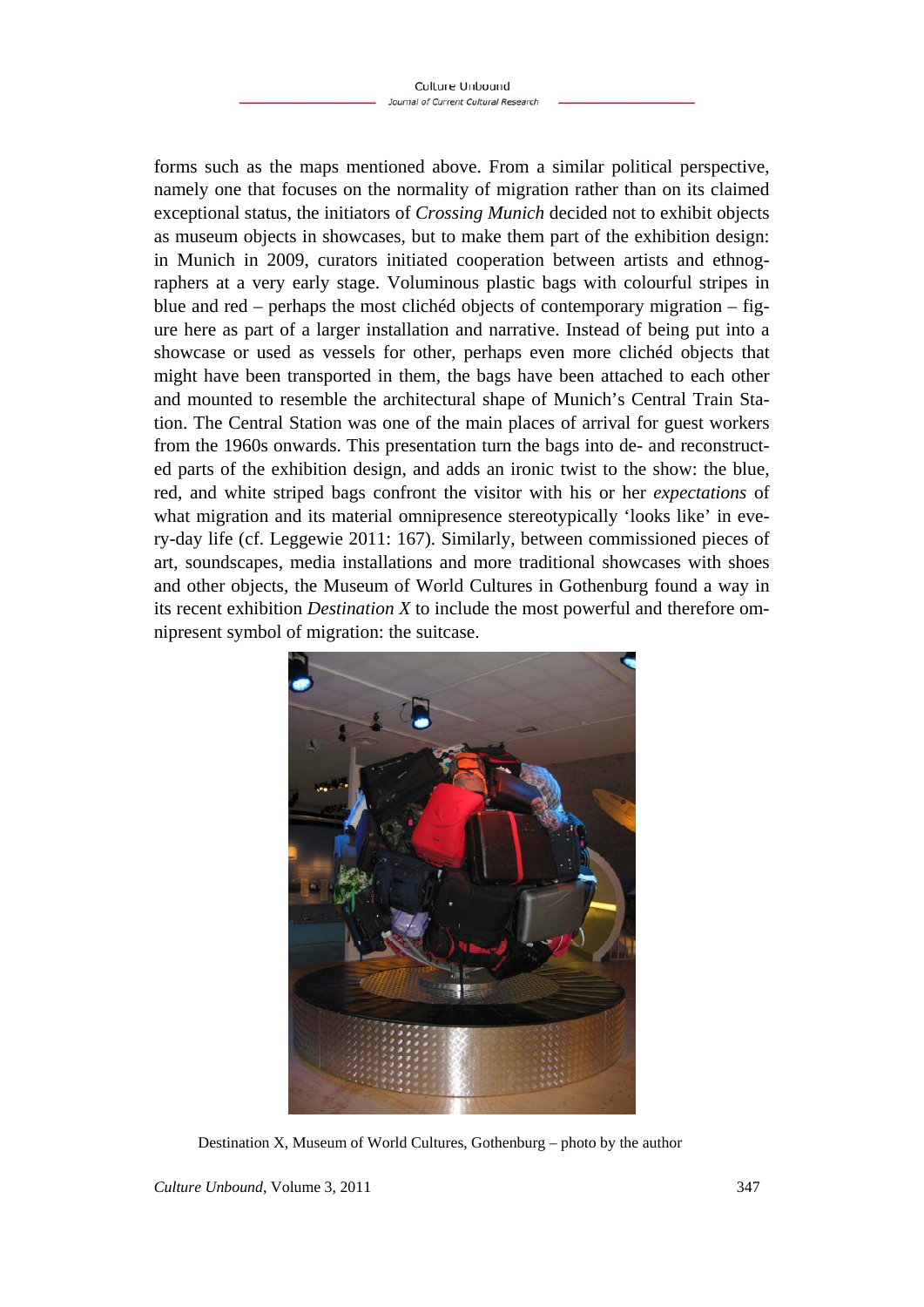Instead of mounting them as in, for example, the permanent exhibition in the Imperial War Museum North in Manchester as a giant arch, or placing them in a kind of diorama as curators chose in the touring exhibition *C'est notre histoire* in Wroclaw in 2009, the suitcases were attached to each other to form a giant sphere. Together, the cheap and expensive, colourful and black suitcases formed the globe. They hinted at various modes of movement, forced or voluntarily, on a tight budget or with luxury equipment. In doing so, they extended the metaphorical reach of the suitcase that has traditionally been employed to hint at the (cultural) luggage that migrants brought with them, which they unpacked at their final destination to see what its worth might be under new living conditions or that helped them – through the presence of heirlooms – to keep the past alive.

The Museo Diffuso in Turin provides another example of the possible effects of the omission of objects in a migration exhibition. In a temporary exhibition shown in 2009, contemporary as well as historical photographs were used in order to contrast the physical vanishing of borders in the Schengen area with the prisonlike situation of migrants in one of Italy's largest detention centres on the outskirts of Turin. The protagonists of the exhibition, the migrants inside the detention camp, expose their possessions to the photographer's gaze and thus to the exhibition audience. However, there are no three-dimensional objects inside the exhibition space. The atmosphere of contemplation that traditionally characterizes the museal space is absent. Instead of directing our gaze towards a showcase, we are allowed, almost like voyeurs, to have a look at the tiny personal space that migrants in the detention camp have at their disposal. The black and white photographs seem to add to a sense of political urgency to the show, recalling reportage in a magazine. This specific example reminds us that the specific *atmospheric* effect of objects in exhibition spaces – beyond their resistance against being used as epistemic objects – might be investigated further, and beyond the thematic focus of this article.

In conclusion, the topic of migration seems to generate from within itself a questioning of how to tell stories in a museal space, how to engage the audience and how to convey information or knowledge. As the few examples that were analysed here indicate, these questions often revolve around the role to be attributed to objects. Objects of migration are often personal heirlooms and bear qualities that are different from a classical epistemic object. They symbolize an additional individual story that needs to be told in order to encourage questions and invite contemplation. The key question is thus whether a museum aims to address its audience on a personal level by departing from individual stories or by referring to a more abstract theoretical level based on political debates – both can be found in migration exhibitions. Naturally, both modes are not mutually exclusive in practice, but their differences are especially visible in migration exhibitions. Indeed, they mirror the way a museum sees its role in society. The debate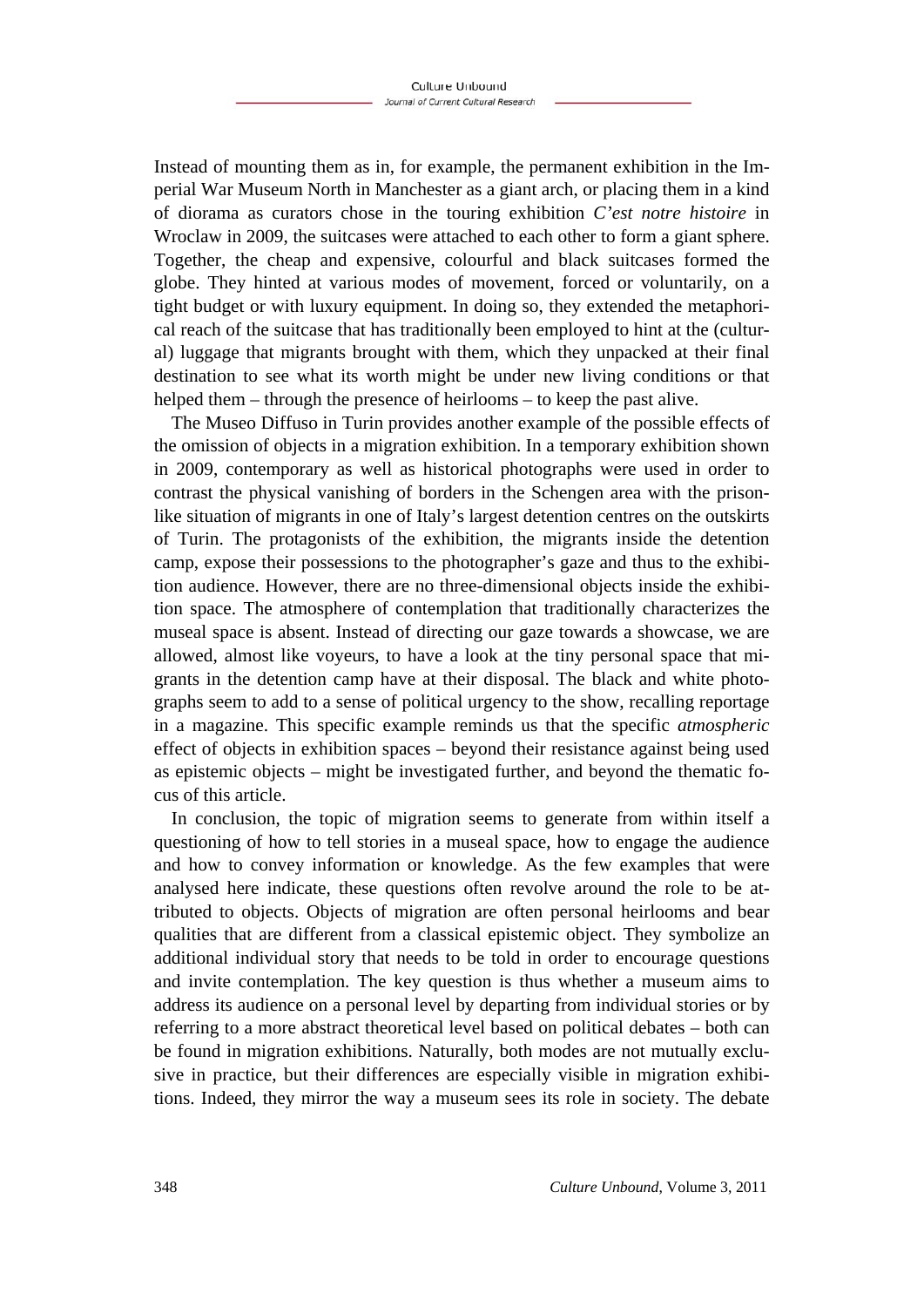on how to represent migration in the museal space thus implies a challenge to the way museums perceive themselves.

# **Museums in Movement**

'Everyone' within the museal world suddenly seems to put migration on display. In the UK, archives and museums jointly work for a more 'inclusive' approach towards cultural heritage; in Germany, the local museums of history in Frankfurt and Stuttgart are being completely reconceptualised, the same applies to the city archive and museum in Munich. Museums in Scandinavia, in the Balkans and in Greece are also turning their attention towards mobility. What are the reasons behind this phenomenon? Are they just pragmatic? Is it the search for new funding or for cooperation that is leading museums to focus on migration? Or is the aim to attract new, significantly younger and more diverse audiences? All of these aspects are of importance for the current turn to migration in museums. The degree to which this is the case depends on the urban (or rural) context of the respective museums and on how much the museums are dependent on external funding and cooperation for their survival. Migration is a buzzword, and hardly any cultural institution in Europe that seeks funding on the regional, national or EU level – be it in the field of performing or fine arts – can be successful without hinting at the migration dimension of the specific project or the impact on intercultural dialogue of its general activity. This trend is both to be welcomed and very general. However, the increasing presence and explicit mentioning of migration in museal displays also indicates some more fundamental changes that exceed the area of funding or cooperation contracts. Specifically, there seems to be a need to make the relation between a preserved past inside the museum and complex realities outside the museum more *explicit*, and focusing on migration is apparently an appropriate way to do this.3 Migration as a classical boundary object that involves various stakeholders and thus implicates ongoing discussions might not force all museums to begin raising their voices in a political debate, but it might very well strengthen the need for a clear and recognizable position that a museal institution takes in the 'general weather situation' of migration discourses that MIGMAP outlined. This means that museums might be asked to convert the implicit worldview that both its institutional traditions and the collections stand for into an explicit political position.

This might imply a farewell to the usual processes of 'dissociation, classification, storage, acquisition of meaning' (Lidchi 2006: 98) that were traditionally applied to things on their way into the museum. The initial *dissociation* of things usually meant either spatial or temporal distance from their origins. Yet neither time nor space separates migration and its objects from the European reality in 2011. Quite to the contrary, the exhibitions presented above reflect how the museal space opens up to current political debates that are anything but 'dissociat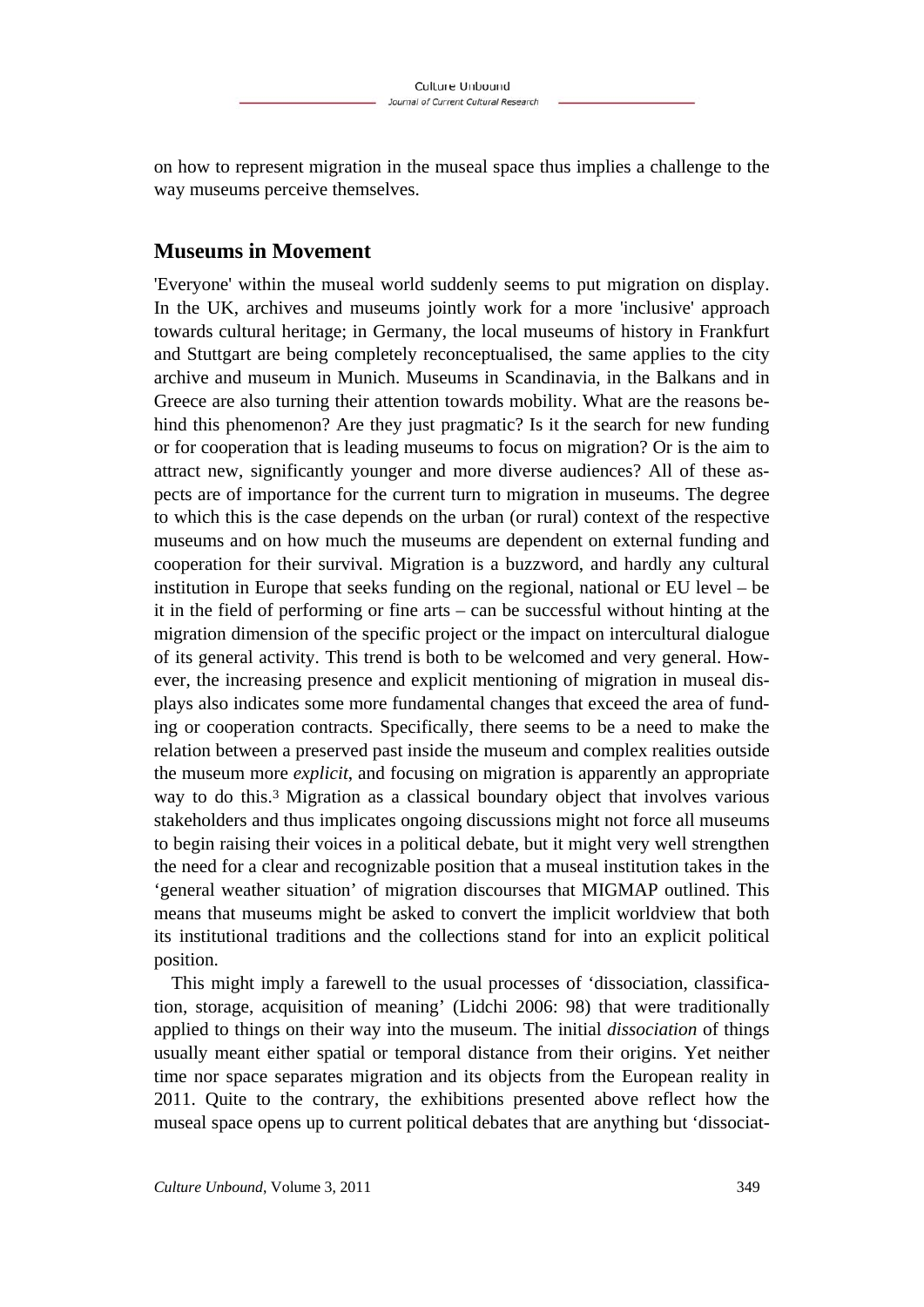ed': Firstly, exhibitions have often functioned as an 'outpost in the vast land of exemplification' (Benjamin 1980:  $527$ )<sup>4</sup> – that is, a place where ongoing debates crystallize in a three-dimensional way. This is particularly the case with exhibitions on migration in Europe. Secondly, museums have also always been places where ideas about the future are presented if not produced. This holds especially true for our context: migration is a core field of EU policies, it represents a major challenge for any traditional understanding of nation states, and it is certainly a phenomenon that brings questions of citizenship, human rights and 'belonging' to the fore. These two aspects were usually veiled behind the semblance of universalism and the way in which museums historically meant to represent the world in an 'objective' manner: they presented themselves as rather detached from ongoing political debates, commenting maybe from a distanced position outside. The museums and exhibitions we have seen, however, have moved away from this position: they are not outside, but – whether this is intended or not – in the very middle of a political process. In this sense, exhibitions on migration reflect how the process of musealization is today accompanied by a more explicit demand of selfreflection and self-positioning that museal institutions are provoked to undertake by the public, the media, funding institutions, other exhibitions that have been successful in one way or the other, and by political debate. The exhibitions we have seen reflect how a self-reflexive and budding version of cosmopolitanism that is closely linked to the concept of transnationalism is slowly but surely being incorporated into exhibitions: 'Europeanness' (Delanty 2005; Beck & Grande 2007).

# **Conclusion**

Generated both from within and from discourses outside the museal field, exhibitions on migration question notions of objectivity or of European universalism. In doing so, they show how various public spheres and discourses interact, and thus encourage museums to play a more central role in the ongoing self-reflection of European societies.

Exhibitions on migration tell several stories at once: firstly, as we have seen, they present stories of migration in a certain city, region or nation, and within a particular period of time. For this purpose, curators make extensive use of maps – with the peculiar effect that these maps blur what seems to be the clear-cut entity of reference of the museum itself or the exhibition. To a stronger degree than other phenomena that turn into museal topics, 'migration' unveils the constructed character of geographic or political entities such as the nation or the European Union. It shows how, hidden below the norm of settledness, mobilities are and have always been omnipresent in and fundamental for European societies.

Secondly and related to this, exhibitions on migration add a new chapter to the meta-narrative of museums (Bal 2006: 15): implicitly, they challenge the rele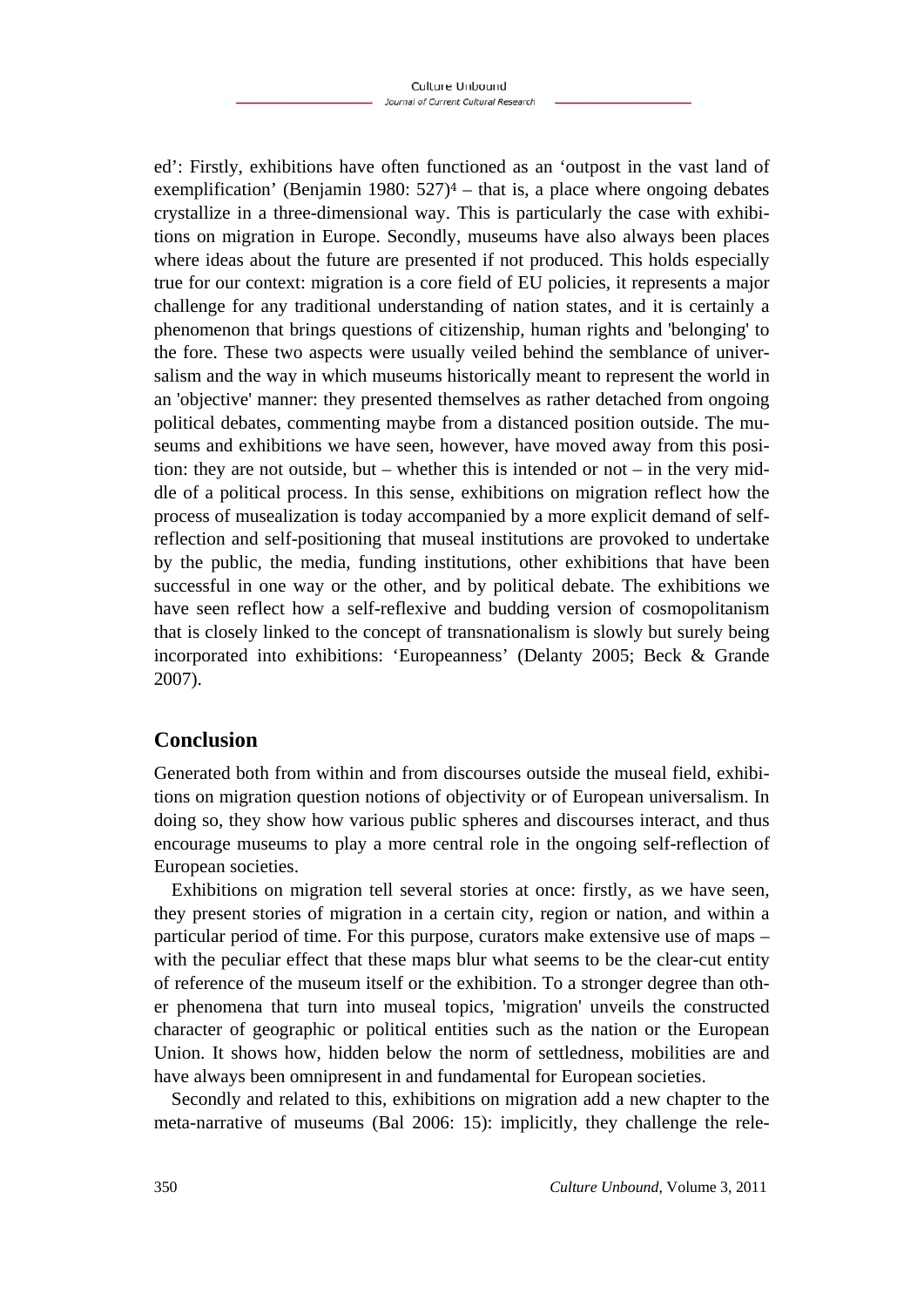vance of the nation. More specifically, both the historical idea that initiated the invention of the public museum (cf. e.g. Bennett 1999) *and* the political fundament of European integration today. They provoke questions of settledness, citizenship, or contemporary globalisation phenomena that are equally implicitly put on display. The consequent effect is a blurring, or 'un-writing' (Rogoff 2000: 38) of the concept of the nation-state.

Finally, migration as a museal topic conveys a view on how the institution 'museum' relates to such a fuzzy thing as mobility, and it leads to a number of aspects that deserve the attention of both museum professionals and researchers.

Further research could give a clearer picture on how the museal space allows art and cultural history to interact with or to contradict each other in a productive way. Furthermore, exhibitions on migration contribute to a larger extent than other exhibitions to a meta-discourse on the current role of museums in Western societies, and they do so by contesting the predominant role commonly attributed to objects. Here, it will be interesting to see how collection systems can be extended towards a greater attention for mobility. Finally yet importantly, exhibitions on migration more often than not explicitly address future developments in society instead of reflecting primarily on the past. They do so by relating migration to urban developments as well as by placing (metaphorically speaking) national and European political discourses *inside* the showcase. Despite varying contexts, there are some traits that are common for many exhibitions. Their sometimes veiled, sometimes explicit gaze into the future has always characterized museums – here, it becomes explicit. It will be interesting to see how this will affect the museum as an institution embedded in urban space, in Europe, and yet aware of global phenomena.

**Kerstin Poehls** is conducting post-doc research at the Department of European Ethnology at Humboldt University in Berlin. She completed her PhD in Social Anthropology/European Ethnology in 2007 on everyday and tacit modes of Europeanization within an elite milieu. She is currently working on the project *Politics of Display: Migration, Mobilities, and the Borders of 'Europe'* as a part of the joint research project *Exhibiting Europe*. E-mail: kerstin.poehls@culture.huberlin.de

#### **Notes**

- $\frac{1}{2}$  Merica (2011)
- **MIGMAP** (2011) 3

Exactly the other way around, political activists use travelling exhibitions as a means to present their ideas to a broader audience – making use of the strengths of the medium 'exhibition' and its seemingly 'detached' nimbus. Thus, the open-air exhibition *Traces from Lesvos*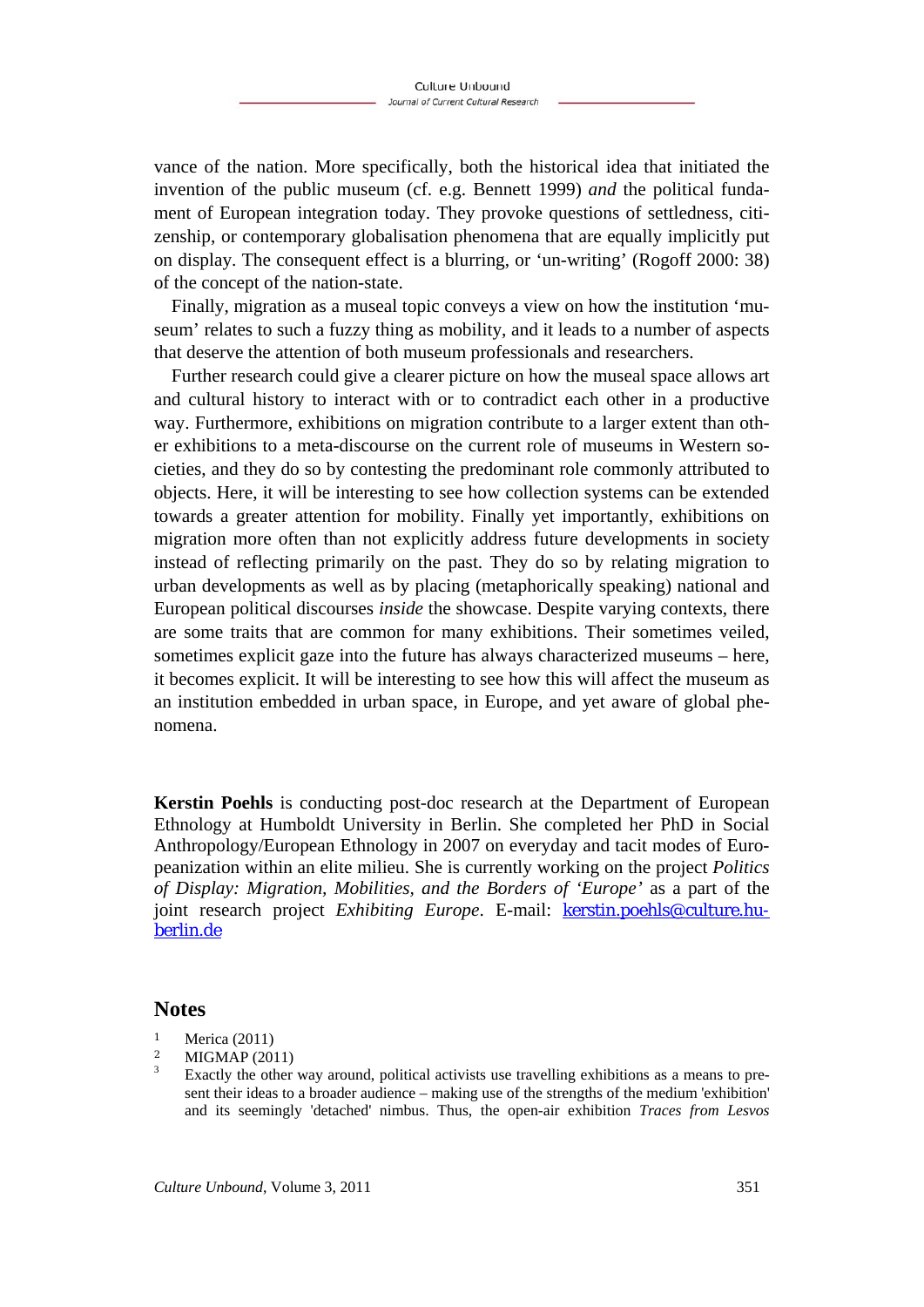*through Europe* (cf. the documentation in: Traces from Lesvos through Europe 2010) that was held in the Migration Detention Centre at Paganí (Lauth Bacas 2010) on the island of Lesvos, for example, presented individual migrants with their dreams and plans for the future. The exhibition was anything but neutral or detached from political discourse.

<sup>4</sup> Benjamin coined this for commercial expositions, but I argue that his judgement also applies to our context.

### **References**

Abélès, Marc (1992): *La vie quotidienne au Parlement européen*, Paris: Hachette.

- Bal, Mieke (2006): *Double Exposures. The Subject of Cultural Analysis*, New York: Routledge.
- Balibar, Étienne (2005): "Europe as borderland", Kölnischer Kunstverein u.a. (ed.): *Projekt Migration*, Köln: DuMont, 202-214.
- Baur, Joachim (2009): *Die Musealisierung der Migration. Einwanderungsmuseen und die Inszenierung der multikulturellen Nation*, Bielefeld: Transcript.
- Beck, Ulrich & Edgar Grande (2007): "The European Malaise and Why the Idea of Cosmopolitan Europe Could Overcome It", *Cosmopolitan Europe*, Cambridge: Polity Press, 1-27.
- Benjamin, Walter (1980): "Jahrmarkt des Essens", *Gesammelte Schriften*, Vol. XI, Frankfurt am Main: Suhrkamp, 527-532.
- Bennett, Tony (1999): "The Exhibitionary Complex", David Boswell, Jessica Evans (eds): *Representing the Nation: A Reader. Histories, Heritage and Museums*, London: Routledge, 332-362.

Bhabha, Homi (2000): *Die Verortung der Kultur*, Tübingen: Stauffenberg.

Buckel, Sonja & Jens Wissel (2010): "State Project Europe: The Transformation of the European Border Regime and the Production of Bare Life", *International Political Sociology* 4, 33-49.

Clogg, Richard (1992): *A Concise History of Greece*, Cambridge: Cambridge University Press.

- Corner, James (1999): "The Agency of Mapping: Speculation, Critique and Invention", Denis Cosgrove (ed.): *Mappings*, London: Reaktion Books, 213-252.
- Delanty, Gerard (2005): "The Idea of a Cosmopolitan Europe: On the Cultural Significance of Europeanization", *International Review of Sociology*, 15:3, 405-421.

- Fischer-Lescano, Andreas & Timo Tohidipur (2007): "Europäisches Grenzkontrollregime. Rechtsrahmen der europäischenGrenzschutzagentur FRONTEX", *Zeitschrift für ausländisches öffentliches Recht und Völkerrecht*, 67, 1219-1276.
- Green, Sarah (2010): "Performing Border in the Aegean", *Journal of Cultural Economy*, 3:2, 261- 278.
- Grillo, Ralph (2007): "Betwixt and Between: Trajectories and Projects of Transmigration", *Journal of Ethnic and Migration Studies*, 33:2, 199-217.
- Hess, Sabine (2005): *Globalisierte Hausarbeit: Au-pairs als Migrationsstrategie von Frauen aus Osteuropa*, Wiesbaden: VS Verlag für Sozialwissenschaften.
- Jacobs, Frank (2008): *Strange Maps: An Atlas of Cartographic Curiosities*, New York: Viking Studios.
- Jobard, Olivier & Florance Sanglier (2006): *Kingsley. Carnet de route d'un immigrant clandestine*, Paris: Marval.
- Korff, Gottfried & Martin Roth (1990): "Einleitung" , Korff, Gottfried & Martin Roth (eds): *Das historische Museum. Labor, Schaubühne, Identitätsfabrik*, Frankfurt am Main: Campus, 9-37.
- Korff, Gottfried (2005): "Betörung durch Reflexion, Sechs um Exkurse ergänzte Bemerkungen zur epistemischen Anordnung von Dingen", te Heesen, Anke & Petra Lutz (eds), *Dingwelten. Das Museum als Erkenntnisort*, Köln/Weimar/Wien: Böhlau Verlag, 89-107.
- Laube, Lena (2010): "Wohin mit der Grenze? Die räumliche Flexibilisierung von Grenzkontrolle in vergleichender Perspektive", *TranState Working Papers*, 112.

Field Notes (2011): 25/3/2011.